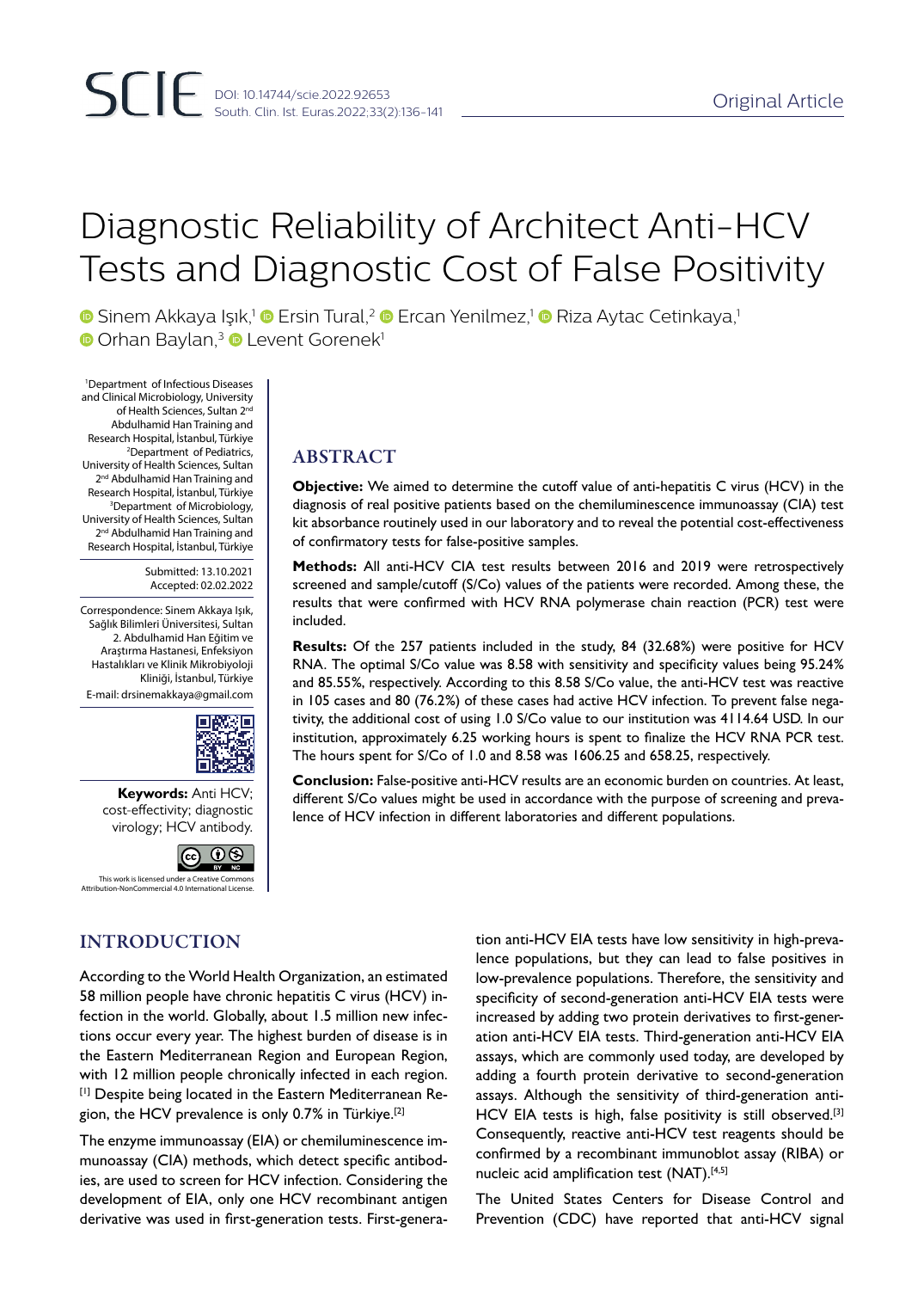sample/cutoff (S/Co) values in EIA or CIA may be used to estimate the likely outcome before validation methods.<sup>[5]</sup>

During hepatitis C screening, a reactive or positive result may be reported by using different S/Co values based on different risk groups.<sup>[6]</sup> However, in Türkiye, only one S/ Co value specified in the anti-HCV kit manual is being used. In this study, individuals without risk factors such as preoperative patients, blood donors, and marriage or job applicants were examined. The purpose of our study was to determine the S/Co value in true positive patients by taking the absorbance of the CIA test kit that is routinely used at our laboratory as a basis and to investigate the potential cost-effectiveness of applying the reflex test for false-positive samples based on this value. Another purpose of this study was to facilitate the access of more people to the test by reducing diagnostic costs in countries with limited economies like Middle Eastern and North African countries by using this determined value.

## MATERIALS AND METHODS

This diagnostic accuracy study was conducted at the Department of Infectious Diseases and Clinical Microbiology of the Sultan II Abdulhamid Han Research and Training Hospital.

#### Patient groups

In this study, for screening purposes without risk factors, the results of 42 606 anti-HCV CIA tests, which were performed in the microbiology laboratory of our hospital between January 1, 2016, and January 1, 2019, were retrospectively screened, and the S/Co values of the patients were recorded. Patients who were previously diagnosed and treated with interferon or direct-acting agents were excluded. Among the remaining, the 257 results that were confirmed with HCV RNA NAT tests were included. Additionally, only one laboratory test result of each patient was included in the study to prevent bias. For this purpose, if the anti-HCV EIA test was repeated in patients with positive HCV RNA, the lowest S/Co value was recorded. The highest anti-HCV S/Co value among the repeated tests of the patients with negative HCV RNA was also included.

#### Anti-HCV assay

The anti-HCV test was performed by using the CIA method on the serum samples of the patients by using Architect i2000SR (Abbott Diagnostics®, Wiesbaden, Germany). HCV antibody levels were determined by the ratio of the signal (signal sample  $= S$ ) measured by the device to the cutoff value of the test (Cutoff = Co) ( $S/Co$  = cutoff index). Based on the instructions of the kit's manual, those with values of S/Co <0.99 were accepted as reactive.

#### HCV RNA measurement

HCV RNA levels (viral loads) were determined by the realtime polymerase chain reaction (PCR) method. HCV RNA isolation was performed using a Magnesia® 2448 Nucleic Acid Extraction & PCR Setup Robot and Magnesia® 2448 Viral DNA/RNA Extraction Kit (Anatolia Geneworks, Türkiye). After isolation, the viral loads of the serum samples were determined by Applied Biosystems (ABI) 7500 Real-Time PCR using a Bosphore HCV Quantification Kit (Anatolia Geneworks, Türkiye). The dynamic range of the test was 25 IU/mL, and the linear range was 25 IU/mL and  $1 \times 10^8$  IU/mL.

#### Laboratory-clinical test algorithm

In our hospital, the CDC 2013 manual is used as the laboratory-clinical approach.[7] According to this manual:

- Non-reactive anti-HCV results with CIA are reported as nonreactive, and no additional testing is performed.
- Reactive anti-HCV results are considered to be compatible with active HCV infection or previous HCV infection or false positivity. The HCV RNA NAT test is used to distinguish these three conditions. Cases with positive HCV RNA tests are considered active HCV infection and treated under follow-up.
- Most cases where anti-HCV is reactive and HCV RNA cannot be detected are considered as no current HCV infection, and no further procedures are required.

In our hospital, only NAT is used as a reflex test, and the RIBA test cannot be applied.

#### Statistical analyses and economic evaluation

The statistical analyses were conducted by SPSS 15.0 and web-based computation (VassarStat: website for statistical computation)/MedCalc trial version. Mean and standard deviation values were used as descriptive statistics for the quantitative variables. Diagnostic accuracy was defined for the actual Co value estimated by receiver operating characteristic (ROC) analysis. A confidence interval of 0.95 was used for statistical significance. The mean and marginal costs were used for economic evaluation. The cost for the unit was estimated from a provider perspective. Reimbursement and currency rates published by local authorities (Social Security Institution and Central Bank) on the dates of February 1 and 4, 2018, were utilized. Sensitivity analysis was not conducted for the comparison of cost impacts.

Hamidiye Non-Interventional Research Ethics Committee.

### RESULTS

A total of 42 606 anti-HCV tests were performed in our hospital within the study period. After excluding the duplicate anti-HCV test results of the same patients, 428 of the remaining 36 019 tests were found to be reactive. In 159 of these cases, although the anti-HCV test result was reactive, a confirmation test was not carried out. Additionally, 12 patients had already been diagnosed with chronic hepatitis C or were still receiving treatment for HCV infection. Finally, we had 257 naive cases among which anti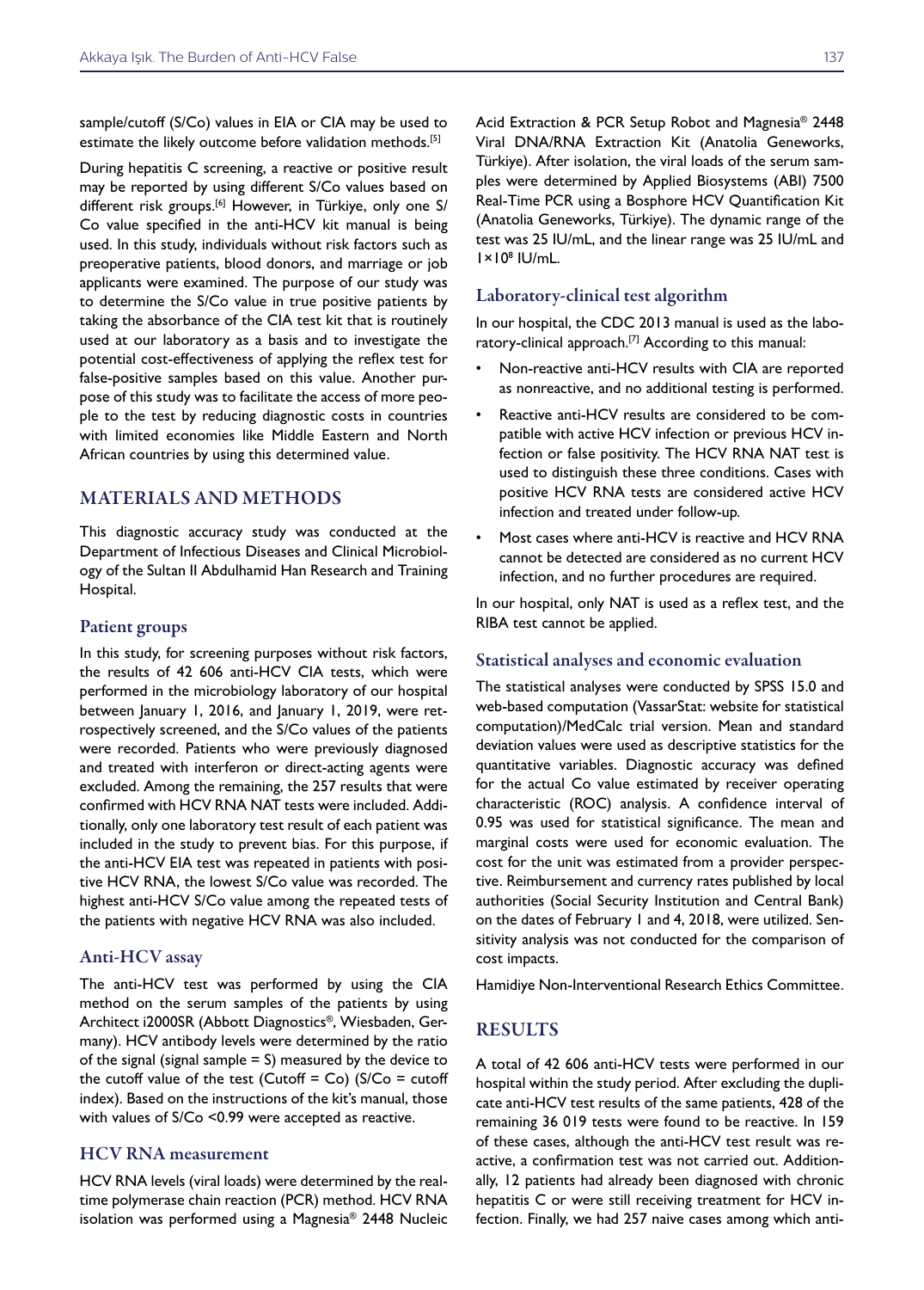HCV tests were reactive and HCV RNA PCR confirmation tests were performed. According to the confirmation test results by NAT, HCV RNA was not detected in 173 (67.32%) of the 257 anti-HCV reactive serum samples. For



**Figure 1.** Hepatitis C virus infection diagnosis algorithm and distribution of patients.



**Figure 2.** Receiver operating characteristic (ROC) analysis of anti-HCV S/Co values according to HCV RNA results. The area under the ROC curve was 0.942 for S/Co value of 8.58 (95% CI: 0.913–0.971).

84 (32.68%) cases with positive HCV RNA, the test results were defined as active HCV infection (Fig. 1).

We also performed a ROC analysis to determine the anti-HCV Co value. According to the analysis, the optimal S/ Co value was 8.58 with sensitivity and specificity values of 95.24% and 85.55%, respectively. The area under the ROC curve was 0.942 (95% confidence interval, 0.913– 0.971) (Fig. 2 and Table 1). According to this S/Co value (8.58), the anti-HCV test was reactive in 105 cases, and 80 (76.2%) of these cases had active HCV infection. However, when this S/Co value was applied, anti-HCV was nonreactive in 4 patients although they were diagnosed with active HCV infection. When these cases were examined, their anti-HCV S/Co titers were found to be 1.82, 6.05, 6.98, and 7.39. The patient who had an anti-HCV S/Co value of 1.82 was 73 years old, had normal transaminases, and had a low titer of HCV RNA (80 IU/mL). The subsequent follow-up revealed a spontaneous negative viral load with nonreactive anti-HCV, and the result was concluded as false-positive HCV RNA. When the other cases were examined, the transaminases were high, and they were concluded as active HCV infection.

According to the Health Application Communiqué published on February 4, 2018, in Türkiye, the unit cost of an HCV RNA PCR test was 27.07 USD.<sup>[8]</sup> When the S/ Co value was evaluated as 1.0, the cost of the HCV RNA PCR assay studied for 257 subjects with an anti-HCV CIA test reagent was 6956.99 USD. However, if the S/Co value were determined as 8.58, the cost of 105 cases would be 2842.35 USD. Nevertheless, four cases with active HCV infection would be missing due to the increased S/Co value. To prevent false negativity, the additional cost of using the S/Co value of 1.0 in our institution was 4114.64 USD, meaning that we spent 1028.66 USD for diagnosis per true case of active HCV infection when using a S/Co value of 1.0 (Table 2a).

At our institution, approximately 6.25 working hours was spent to finalize an HCV RNA PCR test. The hours spent was 1606.25 with S/Co 1.0 and 658.25 with S/Co 8.58. Accordingly, the time spent for each case was 237.5 h (Table 2b).

#### DISCUSSION

HCV infection screening is performed by an anti-HCV test. HCV screening is required in many situations in Türkiye such as premarriage or preoperative screening, besides screening of blood donors and high-risk populations. In anti-HCV reactive cases, active infection is confirmed by an HCV RNA PCR test.<sup>[5,7]</sup> The false positivity rate of a screening test increases as the prevalence of the disease decreases in the community. As Türkiye is among countries with a low prevalence in terms of HCV infection, the false positivity rates of the test are high.[2] This is an important cause of an increase in medical costs and labor loss in Türkiye.

In a letter to the Abbott laboratories in 2007 by the CDC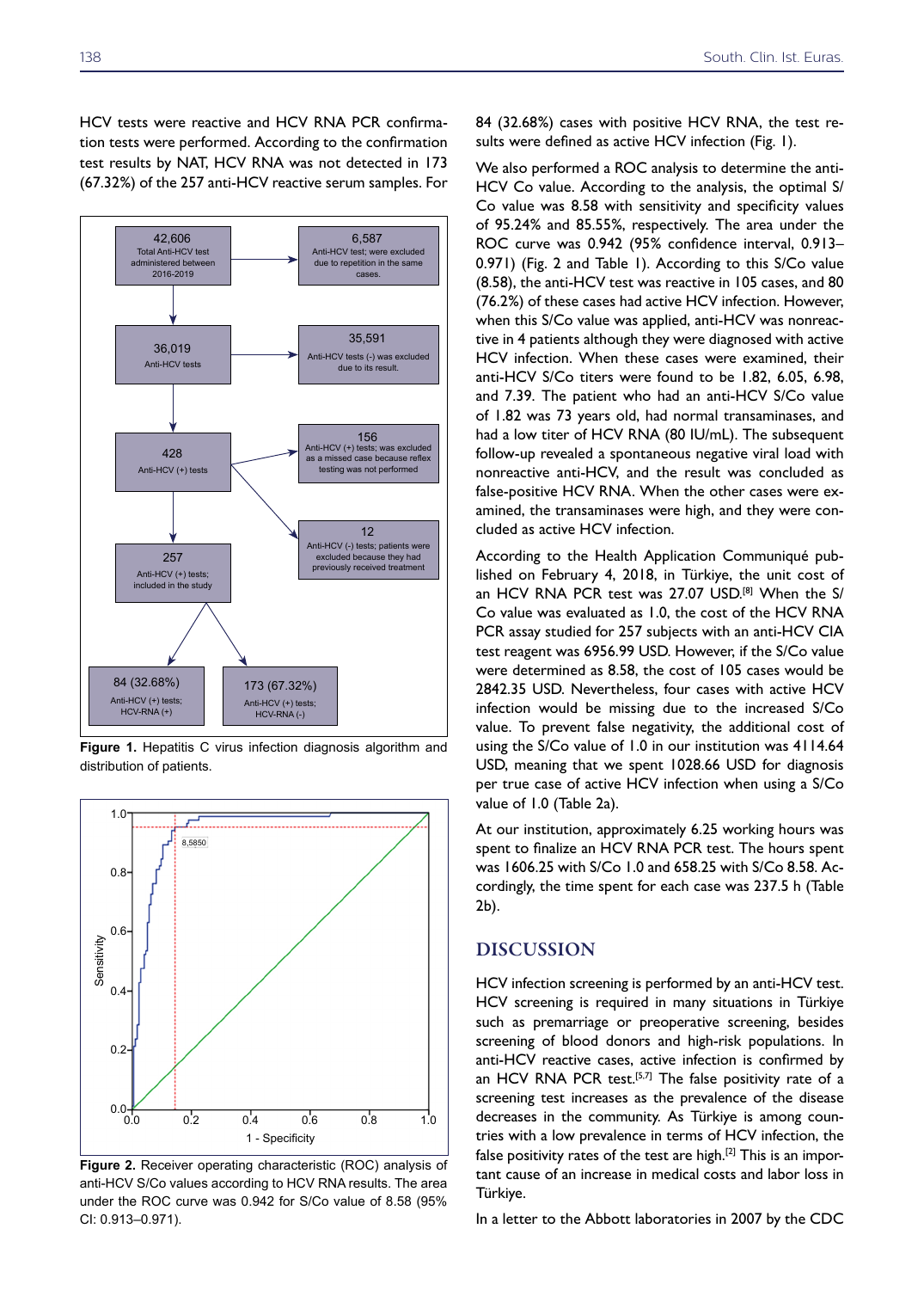| <b>Anti HCV</b> | TP |    | ΤN  |     | Sensitivity (95% CI)    | Specificity (95% CI)    |
|-----------------|----|----|-----|-----|-------------------------|-------------------------|
| ≥8.58 S/Co      | 80 | 84 | 148 | 173 | $0.9524(0.876 - 0.985)$ | $0.8555(0.792 - 0.903)$ |
| ≥5.00 S/Co      | 83 | 84 | 127 | 173 | $0.9881(0.926 - 0.999)$ | $0.7341(0.661 - 0.797)$ |

TP: Test Positive; P: Positive; TN: Test Negative; N: Negative.

#### **Table 2a.** Cost analysis†

| <b>Anti-HCV cutoff</b> | <b>True positive</b> | <b>Total positive</b><br>(USD) | Cost for unit<br>(USD) | <b>Total cost</b><br>(USD) | Average cost<br>(USD) | Marginal cost |
|------------------------|----------------------|--------------------------------|------------------------|----------------------------|-----------------------|---------------|
| $\geq$ 1.00 S/Co       | 84                   | 257                            | 27.07                  | 6956.99                    | 82.82                 | 1028.66       |
| $≥5.00$ S/Co           | 83                   | 129                            | 27.07                  | 3492.03                    | 42.07                 | 216.56        |
| $\geq$ 8.58 S/Co       | 80                   | 105                            | 27.07                  | 2842.35                    | 35.53                 | 0             |

The cost for unit, that is, the cost per HCV RNA test was 27.07 USD.[8]

**Table 2b.** Workload analysis

| <b>Anti-HCV</b>  | True positive | Total positive | Workload unit<br>(h) | <b>Total cost</b><br>(h) | Average workload<br>(h) | Marginal workload<br>(h) |
|------------------|---------------|----------------|----------------------|--------------------------|-------------------------|--------------------------|
| $≥1.00$ S/Co     | 84            | 257            | 6.25                 | 1606.25                  | 19.12                   | 237.50                   |
| $≥5.00$ S/Co     | 83            | 129            | 6.25                 | 806.25                   | 9.71                    | 50.00                    |
| $\geq$ 8.58 S/Co | 80            | 105            | 6.25                 | 656.25                   | 8.20                    | 0                        |

The workload unit, that is, the workload per HCV RNA test was 6.25 h.

including the results of a study among low-prevalence and high-prevalence populations, the proportion of RIBA positivity was 97% among samples with a mean S/Co ratio of 5. In this letter, it was suggested that no confirmation test should be performed at <5 S/Co values in the laboratories running in vitro diagnostic anti-HCV tests, and positivity should be reported after confirmation testing at ≥5 S/Co values.<sup>[9]</sup> When a ≥1 S/Co value was applied for positive anti-HCV results according to the user manual of the kit in our laboratory, the true positivity rate in our study was 32.68%. However, when the S/Co value had been applied as ≥5 based on the CDC recommendation, 129 patients would have been found to have reactive anti-HCV test results, and 83 (64.3%) of them would have had active HCV infection. One undiagnosed case in our study was a 73-year-old patient with normal transaminases and a viral load below 100 IU/mL. Additionally, HCV RNA decreased to an undetectable level with nonreactive anti-HCV in that patient during follow-up.

According to the results of a study published in 2012 by Ecemiş et al.,[10] which had a total of 387 patients for HCV RNA PCR testing, 197 of whom were anti-HCV reactive and 190 were nonreactive. The PCR tests resulted positive in 79 cases, while 308 cases had negative PCR results. In that study, when the reactivity threshold (S/Co) of anti-HCV was considered 1, the sensitivity, specificity, positive predictive value (PPV), and negative predictive value (NPV) of the test were 94.9%, 60%, 38.1%, and 97.9%, respectively. Ecemiş et al.<sup>[10]</sup> found the optimal S/Co value as 5.06 in their ROC analysis, and they determined that the sensitivity and specificity of the test were 92.4% and 76.6%, respectively. In our study, the optimal S/Co value was 8.58, and the sensitivity and specificity values for this value were 95.24% and 85.55%, respectively. The S/Co, sensitivity, and specificity values were high in our study. We also found that HCV RNA PCR was positive in 4 of the anti-HCV nonreactive cases (4/190) when the S/Co ratio was applied as ≥1. However, this unit of data contradicted the literature in Türkiye because Türkiye is a lowendemic country for HCV infection. According to the data of the Turkish Red Crescent, the estimated HCV infection window period (anti-HCV nonreactive, NAT positive) risk ratios for blood donors tested for the first time were reported as 2.97, 4.37, 3.4, and 3.6 per million donations for 2015, 2016, 2017, and 2018, respectively.[11] In comparison to this information, the HCV infection window period (anti-HCV nonreactive, NAT positive) risk ratio was very high in the study of Ecemiş et al.,<sup>[10]</sup> and the optimal cutoff value in the study was also lower than ours. The study of Ecemiş et al. could be conducted on high-risk populations including patients with hemodialysis or IV drug users. As the criteria for inclusion of reactive and nonreactive cases in the study and the S/Co values of 4 false-negative cases were not given in detail, we could not comment on the reason for the high rate.

In another study carried out in Türkiye in 2016, HCV RNA PCR tests were performed for confirmation in 658 anti-HCV reactive cases, and the optimal value was found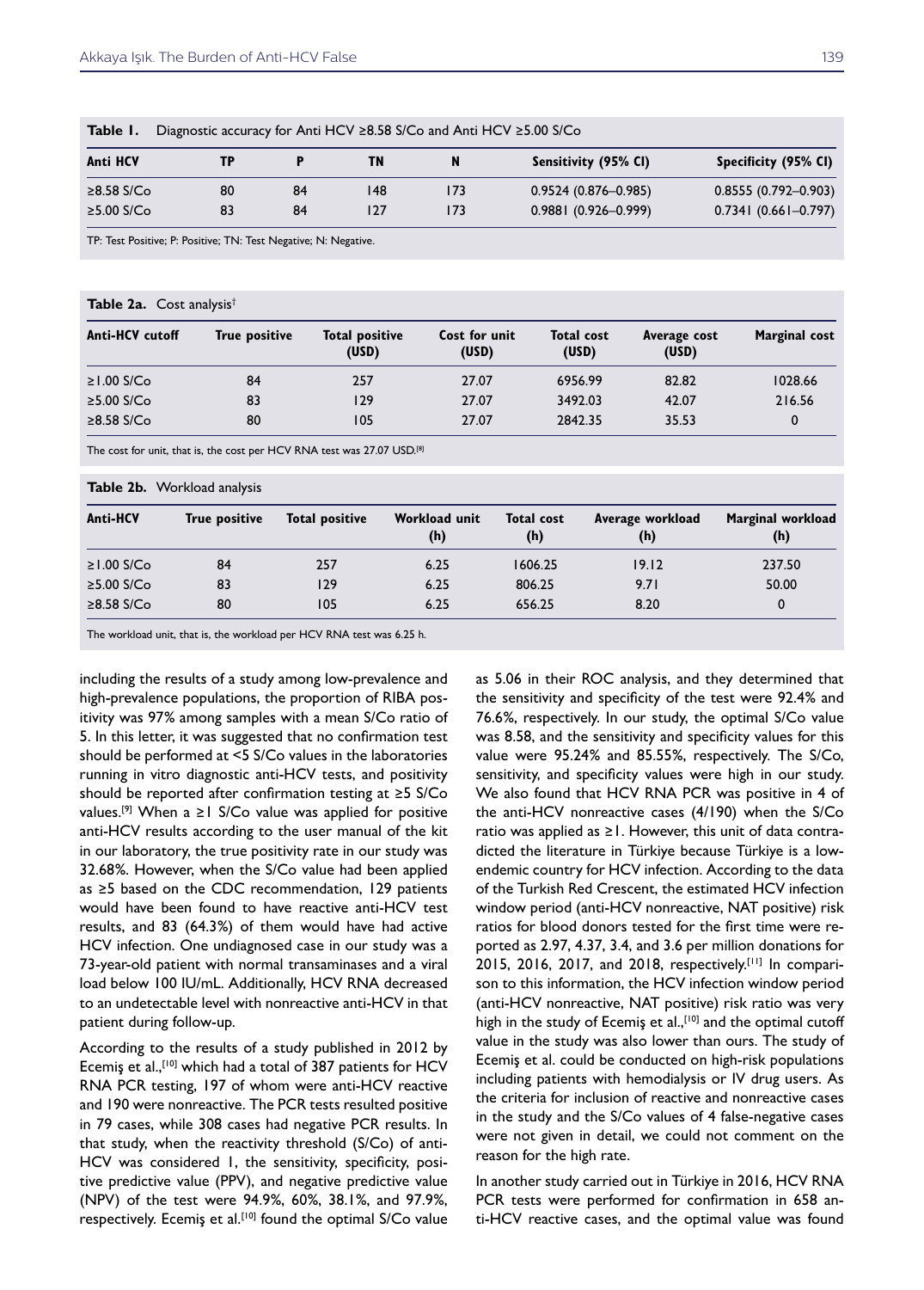the nonreactive cases.

to be 5.0 S/Co with the sensitivity and specificity values of respectively 95.6% and 52.7% by ROC analysis.[12] The confirmation tests, just in the same way as our study, were performed only in the anti-HCV reactive cases in their study, and an HCV RNA PCR test was not performed in

In the study of Wu et al.<sup>[13]</sup> in which four different antibody-screening tests (InTec, CHB, Wantai, Architect) were used, 336 of 22,626 clinical samples resulted as anti-HCV reactive. Among the anti-HCV reactive samples, 205 (61%) were found to be positive when confirmed by HCV NAT, and the anti-HCV S/Co values in these samples were revealed to be high. More than 95% of the samples had S/Co values of >8.00 (InTec), 6.00 (KHB), 12.00 (Wantai) and 8.00 (Architect). Additionally, the optimal S/Co ratio was 5 for those with 95% PPV when the Architect kits were analyzed separately for  $S/Co$  values of  $\leq 1$ ,  $I-S$ , and  $\geq 5$ .

In a study published in Korea by Seo et al., $[14]$  it was revealed that the most appropriate anti-HCV S/Co value was 10.9 by ROC curve analysis (sensitivity, 94.4%; specificity, 97.3%), and the area under the ROC curve was 0.989 (95% CI,  $0.981-0.998$ ). In another study by Fletcher et al., [15] sensitivity and specificity values for S/Co 6.28 were found to be 94% and 91.1%, respectively. The area under the ROC curve was 0.9499 (95% CI: 0.9273–0.9724). In our study, the optimal S/Co value was 8.58 (sensitivity, 95.24%; specificity 85.55%), and the area under the ROC curve was 0.942 (95% CI: 0.913–0.971).

In the literature, there are not many studies about the optimal S/Co ratio in EIA tests used in HCV screening and the cost analysis of the confirmation tests and false-positive results of anti-HCV tests. The only publication in this regard was the one by Granados-García et al., [16] which was a cost-effective study of seven HCV test strategies performed on blood donors in a low-prevalence population. Three of the seven strategies were based on the HCV diagnosis-reporting guide in Mexico, and four were based on the CDC recommendations. In these strategies, RIBA and HCV RNA NAT tests were used to determine antibody levels according to the S/Co value and confirm true positive cases. In the CDC 1, 2, and 3 strategies, the S/Co values were  $\geq 1$ ,  $\geq 1$ , and  $\geq 8$ , respectively. RIBA and HCV RNA NAT were performed together in different sequences (e.g., NAT first, then RIBA, or vice versa). In the CDC 4 strategy,  $S/Co \ge 1$ , only HCV RNA NAT was performed. In the Mexico strategies, there were three different groups (M1, M2, and M3), and three different antibody levels were determined for each group. These levels were very low (1  $\leq$  S/Co <4.5), low (4.5  $\leq$  S/Co <20), and high (≥20). As with the CDC strategies, RIBA and HCV RNA NAT were performed concurrently, but in different sequences. In their study, confirmation tests at very low S/ Co levels were not performed in the Mexico 1 (M1) strategy. As a result, the M1 strategy was found to have the lowest cost when compared in accordance with the cost of true positivity per patient, and it was stated that this strategy had the lowest diagnostic power. The strategies

140 South. Clin. Ist. Euras.

M2, M3, and CDC3 were revealed to be cost-effective, and their costs were 197, 185, and 195 USD, respectively. In our laboratory, a strategy similar to CDC4 was applied, and the cost was 245 USD, while the cost of confirmation (PCR test only) was approximately 82 USD. If the S/Co value of 5 recommended by the CDC were applied, the cost would be 42 USD. However, the cost would be 35 USD when the S/Co value of 8.58, which was revealed as the optimal value in the current study, was applied.

#### Study limitations

As NAT, RIBA, or PCR has not been performed on the anti-HCV nonreactive samples at our institution in clinical practice and our study was conducted retrospectively, we cannot comment on the PPV and NPV in our study. This may be considered one of the limitations of the study, and there is a need for prospective studies to reveal the rate of anti-HCV nonreactive but HCV RNA-positive patients.

#### **CONCLUSION**

Low S/Co levels may cause false-positive results in countries with a low prevalence of HCV infection like Türkiye. The high rate of false-positive anti-HCV test results causes psychological stress in patients, labor loss in health workers, and additional burden on the health economics of countries. To prevent this, we recommend classifying or increasing the S/Co level in the screening procedure according to the risk population. At least different S/Co values might be used in accordance with the purpose of the screening, such as blood donors or preoperative screening, and the prevalence of HCV infection in different laboratories, different situations, and different populations.

#### Ethics Committee Approval

This study approved by the Hamidiye Non-Interventional Research Ethics Committee. (Date: 29.03.2019, Decision No: 19/41).

Informed Consent

Retrospective study.

Peer-review

Internally peer-reviewed.

Authorship Contributions

Concept: S.A.I., R.A.C., O.B.; Design: S.A.I., E.Y., L.G.; Supervision: S.A.I., E.Y., E.T.; Fundings: S.A.I., E.T.; Materials: S.A.I., E.Y.; Data: S.A.I., L.G.; Analysis: S.A.I., R.A.C., O.B.; Literature search: S.A.I., R.A.C., O.B.; Writing: S.A.I., E.T.; Critical revision: S.A.I., L.G.

#### Conflict of Interest

None declared.

#### REFERENCES

- 1. WHO Hepatitis C. Available at: https://www.who.int/news-room/ fact-sheets/detail/hepatitis-c. Accessed Oct 9, 2022.
- 2. T.C. Sağlık Bakanlığı. Türkiye viral hepatit önleme ve kontrol pro-